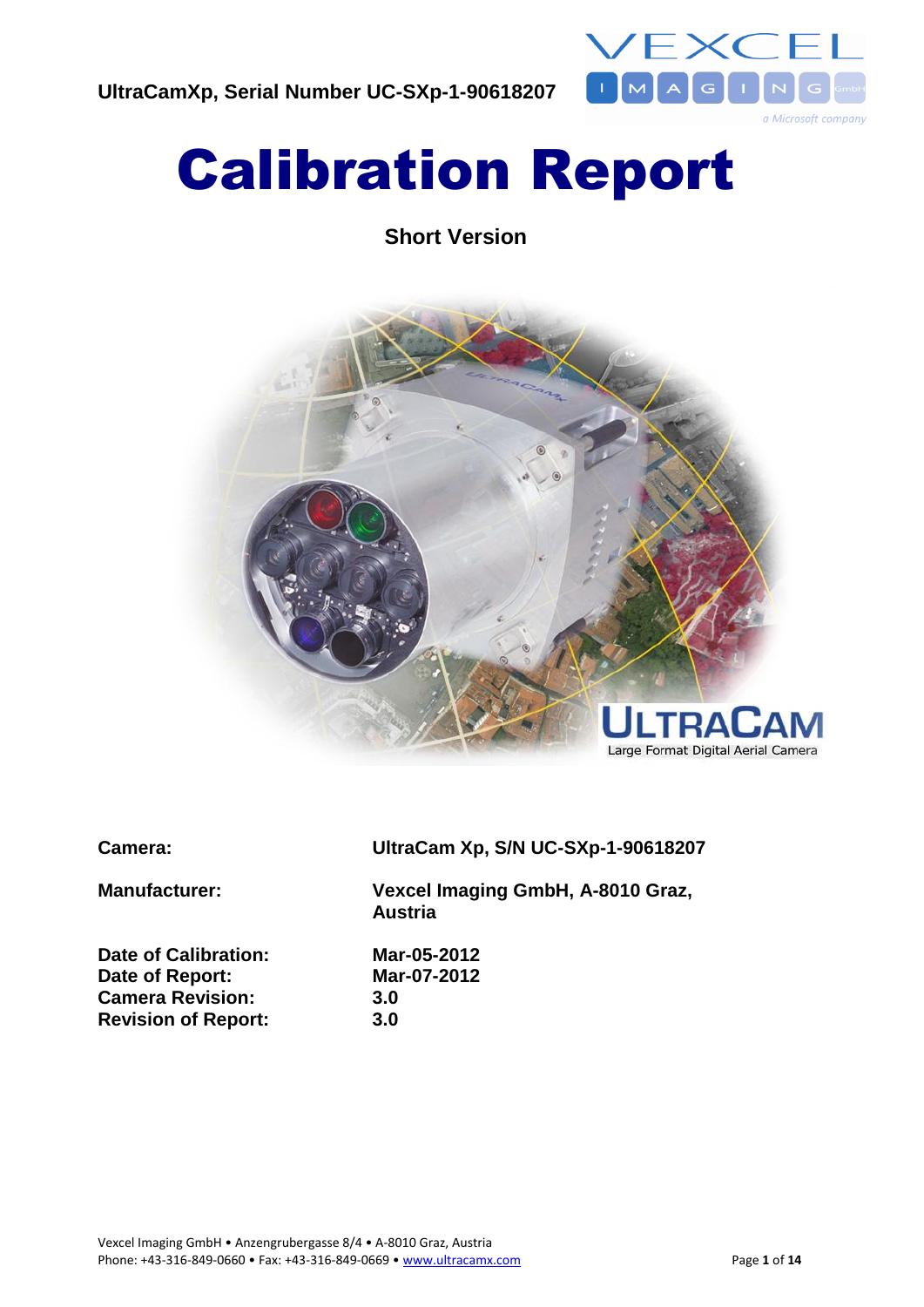

# Calibration Report

# **Geometric Calibration**



| Camera:                      | UltraCam Xp, S/N UC-SXp-1-90618207                  |
|------------------------------|-----------------------------------------------------|
| <b>Manufacturer:</b>         | Vexcel Imaging GmbH, A-8010 Graz,<br><b>Austria</b> |
| <b>Panchromatic Camera:</b>  | $ck = 100.500$ mm                                   |
| <b>Multispectral Camera:</b> | $ck = 100.500$ mm                                   |
| Date of Calibration:         | Mar-05-2012                                         |
| Date of Report:              | Mar-07-2012                                         |
| <b>Camera Revision:</b>      | 3.0                                                 |
| <b>Revision of Report:</b>   | 3.0                                                 |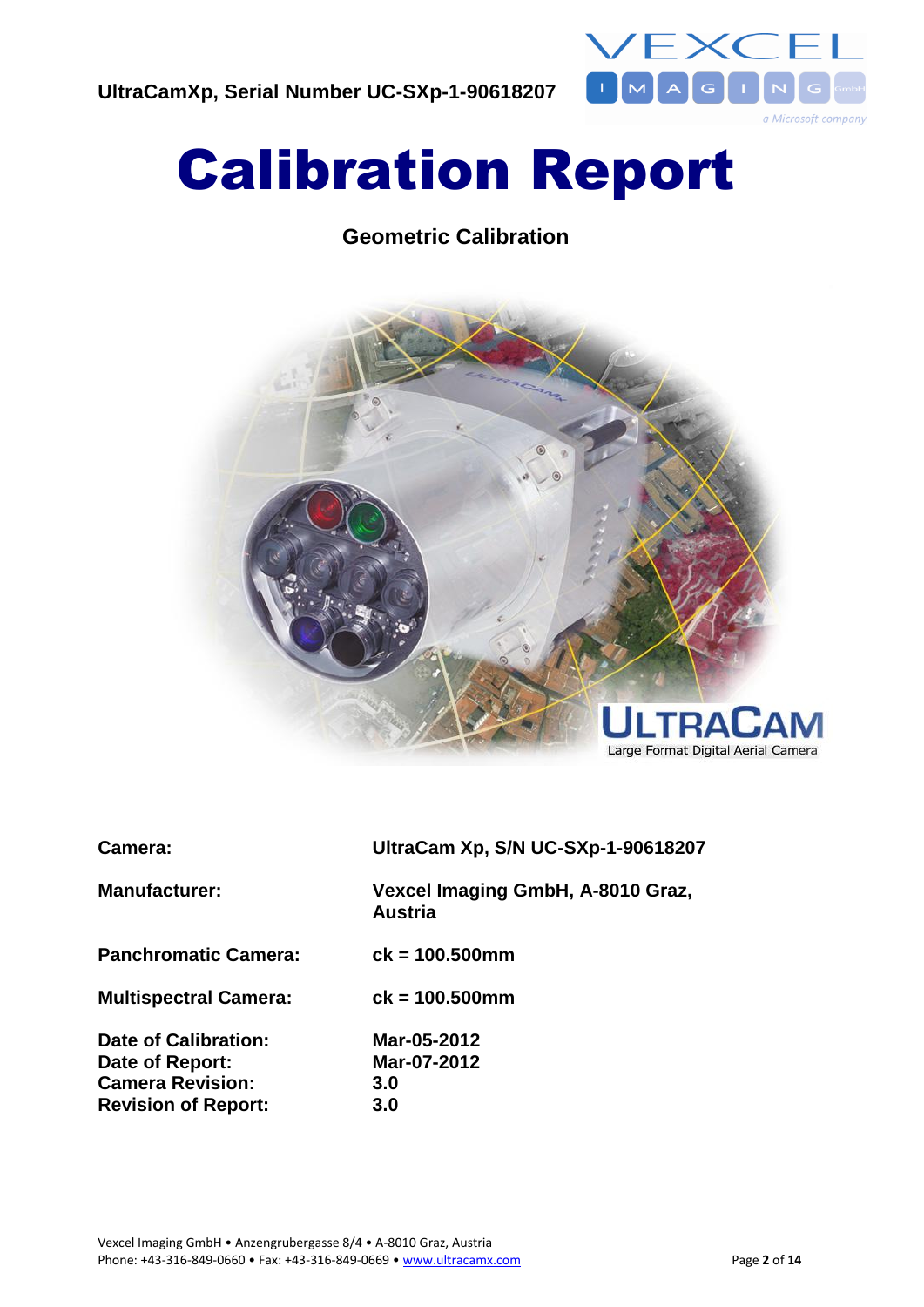

# **Panchromatic Camera**

## **Large Format Panchromatic Output Image**

| <b>Image Format</b>    | long track                             | 67.860mm                  | 11310pixel       |
|------------------------|----------------------------------------|---------------------------|------------------|
|                        | cross track                            | 103.860mm                 | 17310pixel       |
|                        |                                        |                           |                  |
| <b>Image Extent</b>    |                                        | (-33.93, -51.93)mm        | (33.93, 51.93)mm |
|                        |                                        |                           |                  |
| <b>Pixel Size</b>      |                                        | $6.000 \mu m*6.000 \mu m$ |                  |
|                        |                                        |                           |                  |
| <b>Focal Length</b>    | ck                                     | 100.500mm                 | ± 0.002mm        |
|                        |                                        |                           |                  |
| <b>Principal Point</b> | X_ppa                                  | $0.000$ mm                | ± 0.002mm        |
| (Level 2)              | Y_ppa                                  | $0.180$ mm                | ± 0.002mm        |
|                        |                                        |                           |                  |
| <b>Lens Distortion</b> | Remaining Distortion less than 0.002mm |                           |                  |

# **Multispectral Camera**

# **Medium Format Multispectral Output Image (Upscaled to panchromatic image format)**

| <b>Image Format</b>    | long track                             | 67.860mm           | 3770pixel        |
|------------------------|----------------------------------------|--------------------|------------------|
|                        | cross track                            | 103.860mm          | 5770pixel        |
|                        |                                        |                    |                  |
| <b>Image Extent</b>    |                                        | (-33.93, -51.93)mm | (33.93, 51.93)mm |
|                        |                                        |                    |                  |
| <b>Pixel Size</b>      |                                        | 18.000um*18.000um  |                  |
|                        |                                        |                    |                  |
| <b>Focal Length</b>    | ck                                     | 100.500mm          |                  |
|                        |                                        |                    |                  |
| <b>Principal Point</b> | X_ppa                                  | $0.000$ mm         | ± 0.002mm        |
| (Level 2)              | Y_ppa                                  | $0.180$ mm         | ± 0.002mm        |
|                        |                                        |                    |                  |
| <b>Lens Distortion</b> | Remaining Distortion less than 0.002mm |                    |                  |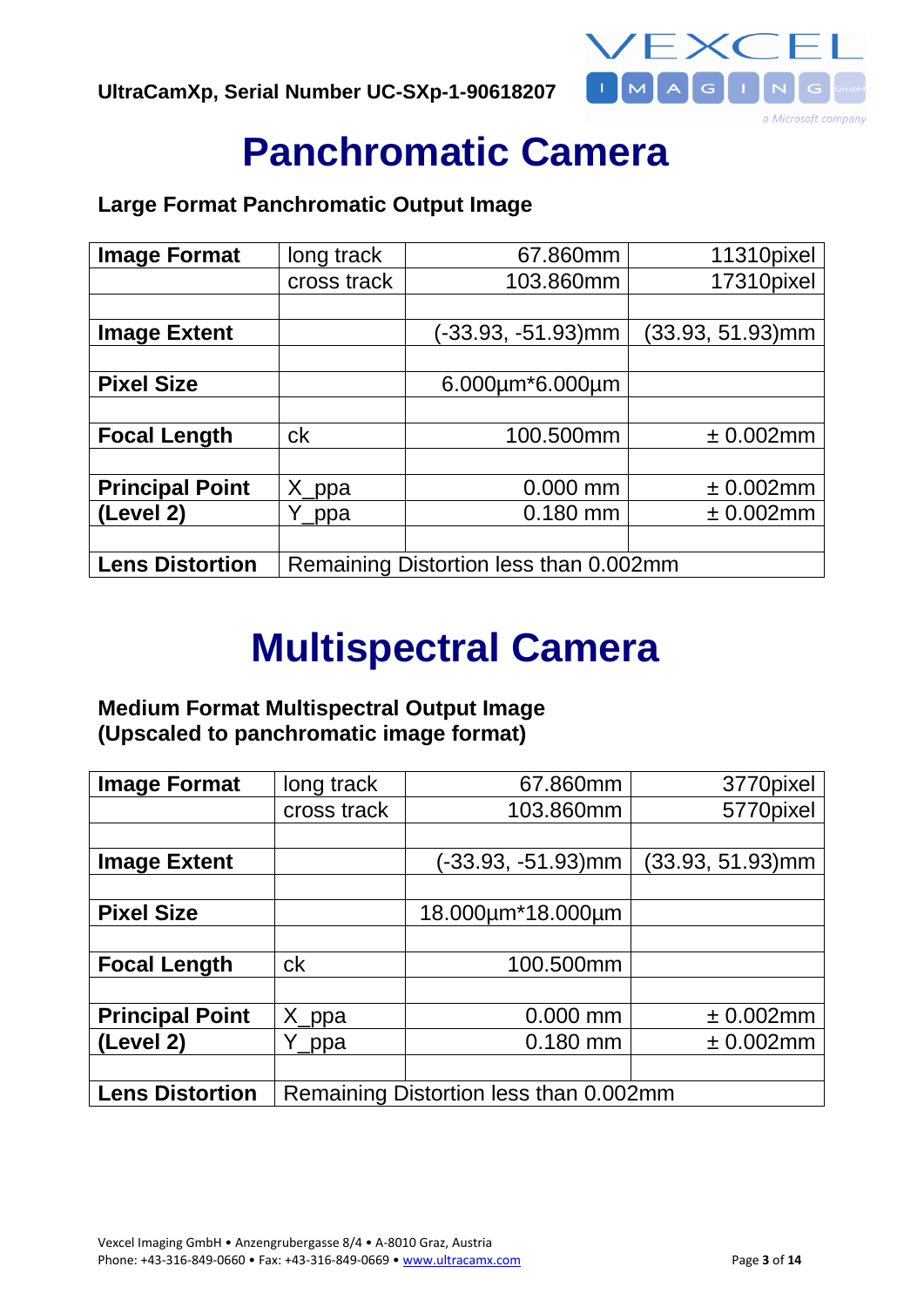

# **Full Pan Image, Residual Error Diagram**



**Residual Error (RMS): 0.79 µm**

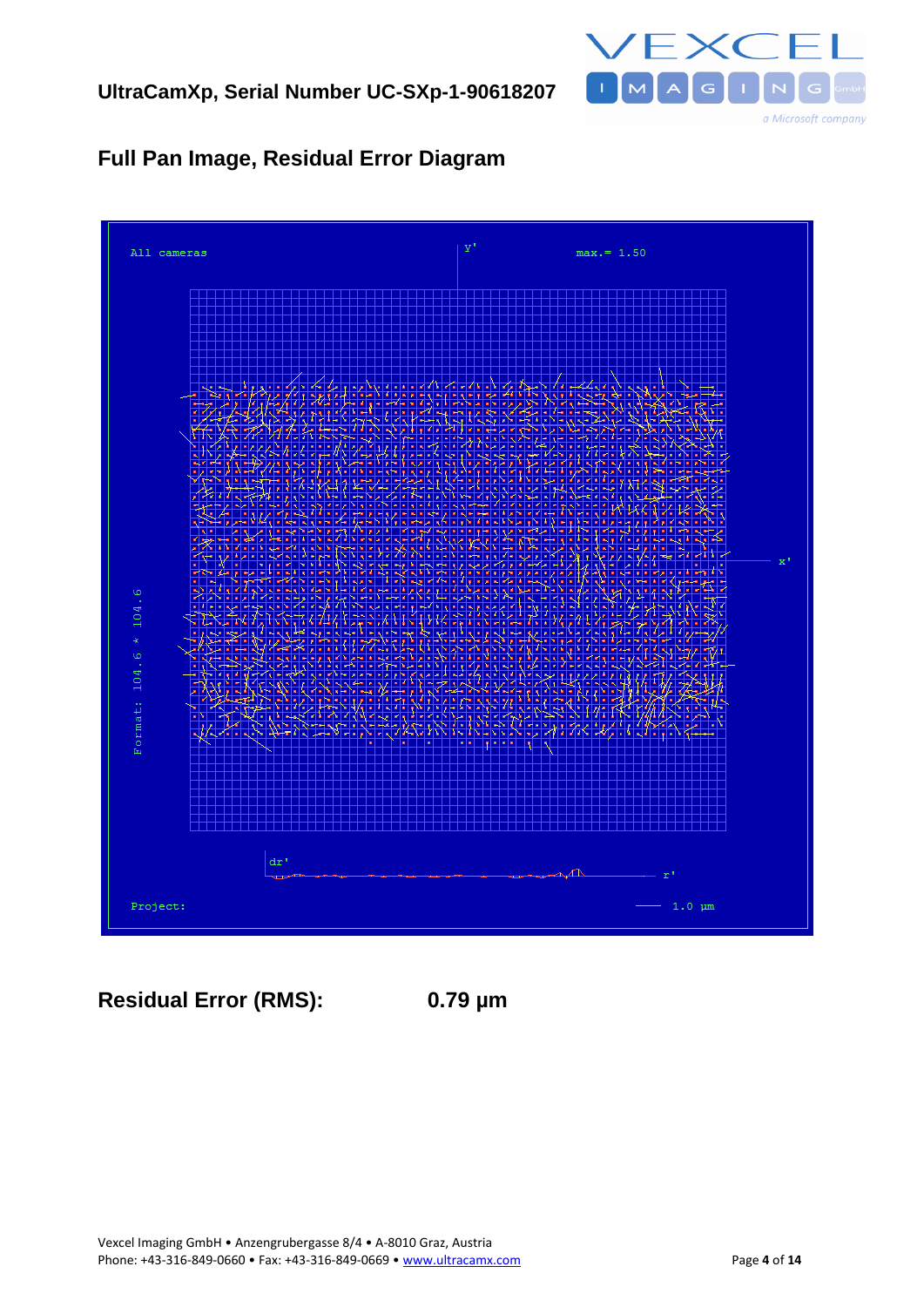

**Explanations:**

### **1) Calibration Method:**

The geometric calibration is based on a set of 84 images of a defined geometry target with 394 GCPs.

Number of point measurements for the panchromatic camera : 19289 Number of point measurements for the multispectral camera : 73310

Determination of the image parameters by Least Squares Adjustment. Software used for the adjustment: BINGO (GIP Eng. Aalen, Germany)



| <b>PAN</b> | 17310 pixel by 11310 pixel |
|------------|----------------------------|
| МS         | 5770 pixel by 3770 pixel   |



The image coordinate system of the Level 2 images is shown in the above figure. The level 2 image consists of 17310 columns and 11310 rows, which leads to a total image format of 103.860 x 67.860 mm. The coordinate of the principal point in the level 2 image is given on page 3 of this report. The above figure shows the position of an example principal point at the coordinate (-0.123 / 0.345).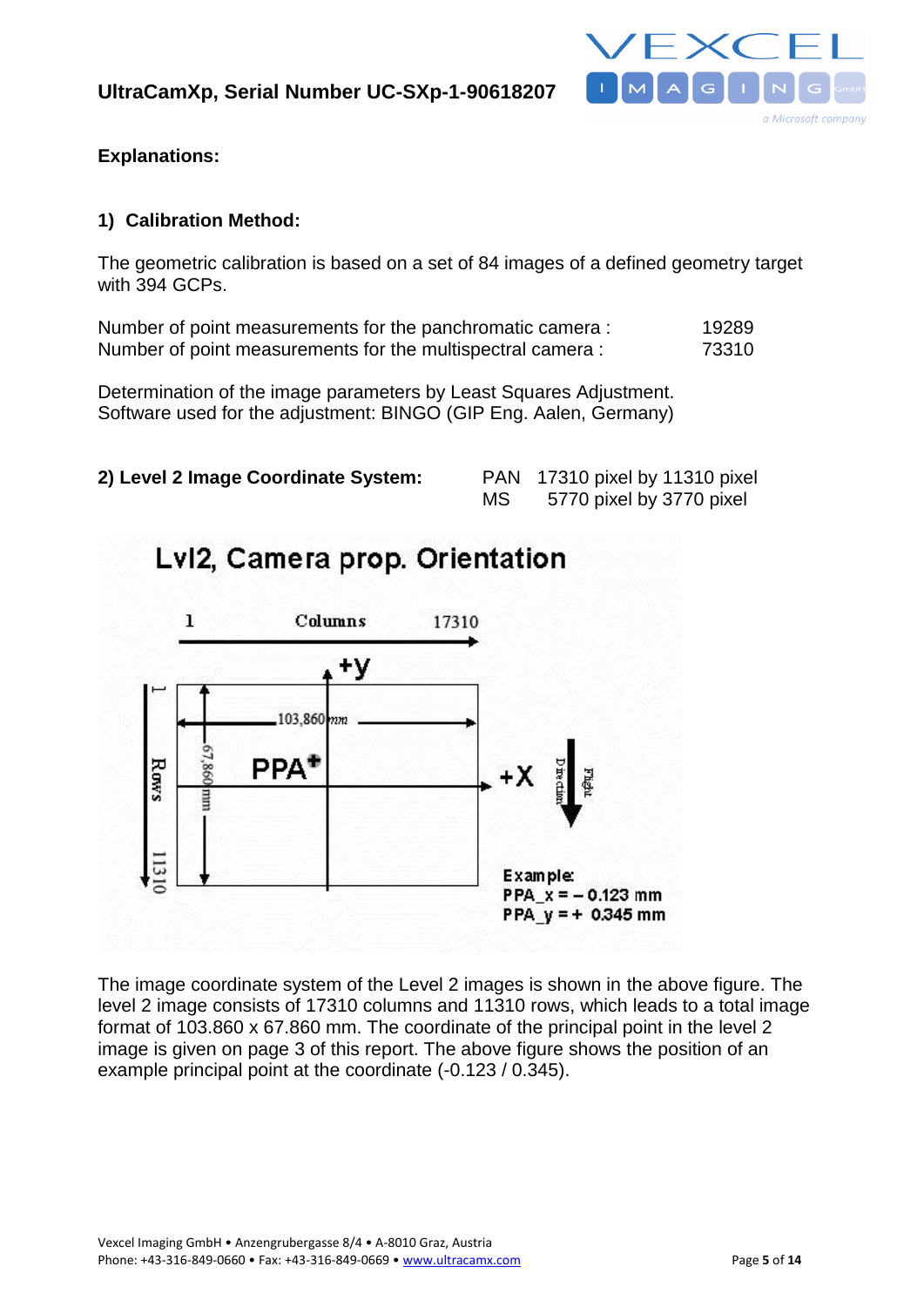

**3) Level 3 Image Coordinate System:** PAN 17310 pixel by 11310 pixel (after rotation of 270° CW) MS 5770 pixel by 3770 pixel





## **4) Position of Principal Point in Level 3 Image**

The position of the principal point in the level 3 image depends on the "rotation" setting used in the OPC during the pan-sharpening step. The exact position relative to the image center is given in the table below as a function of the rotation setting used in the OPC. The coordinates are specified for clockwise (CW) rotation in steps of 90 degrees, according to the principal point coordinate given on page 3 for high- and low resolution images.

| <b>Image Format</b> | <b>Clockwise Rotation</b> | <b>PPA</b> |          |
|---------------------|---------------------------|------------|----------|
|                     | (Degree)                  | X          |          |
| Level 2             |                           | 0.000      | 0.180    |
| Level 3             |                           | 0.000      | 0.180    |
| Level 3             | 90                        | 0.180      | 0.000    |
| Level 3             | 180                       | 0.000      | $-0.180$ |
| Level 3             | 270                       | $-0.180$   | 0.000    |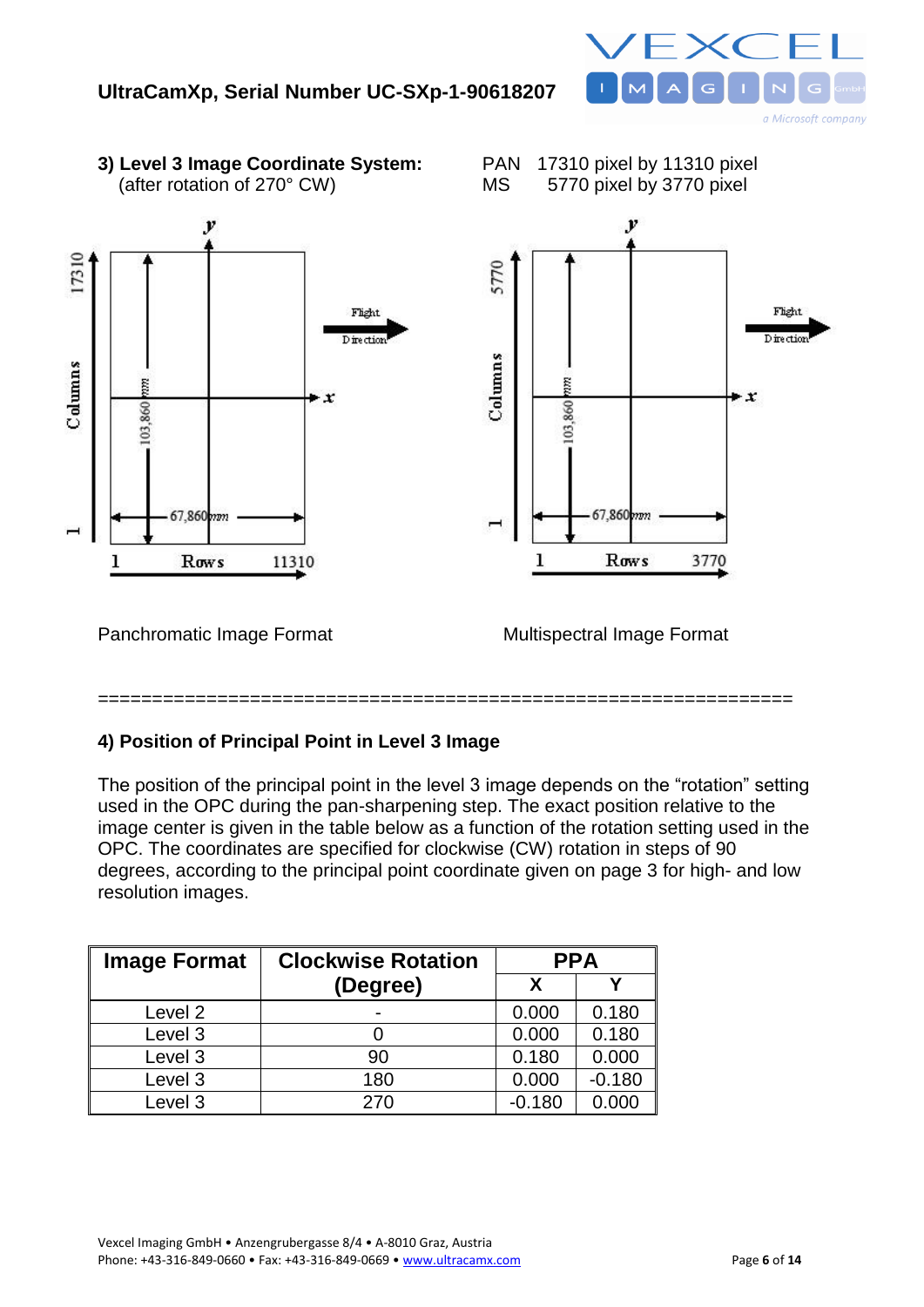## **UltraCamXp, Serial Number UC-SXp-1-90618207**



The coordinates in the figure below are only example values to illustrate the effect of image rotation on the principal point position, and do **not** correspond to the camera described in this report.



Lvl3, Rotation 90 deg clockwise



#### Lvl3, Rotation 270 deg clockwise



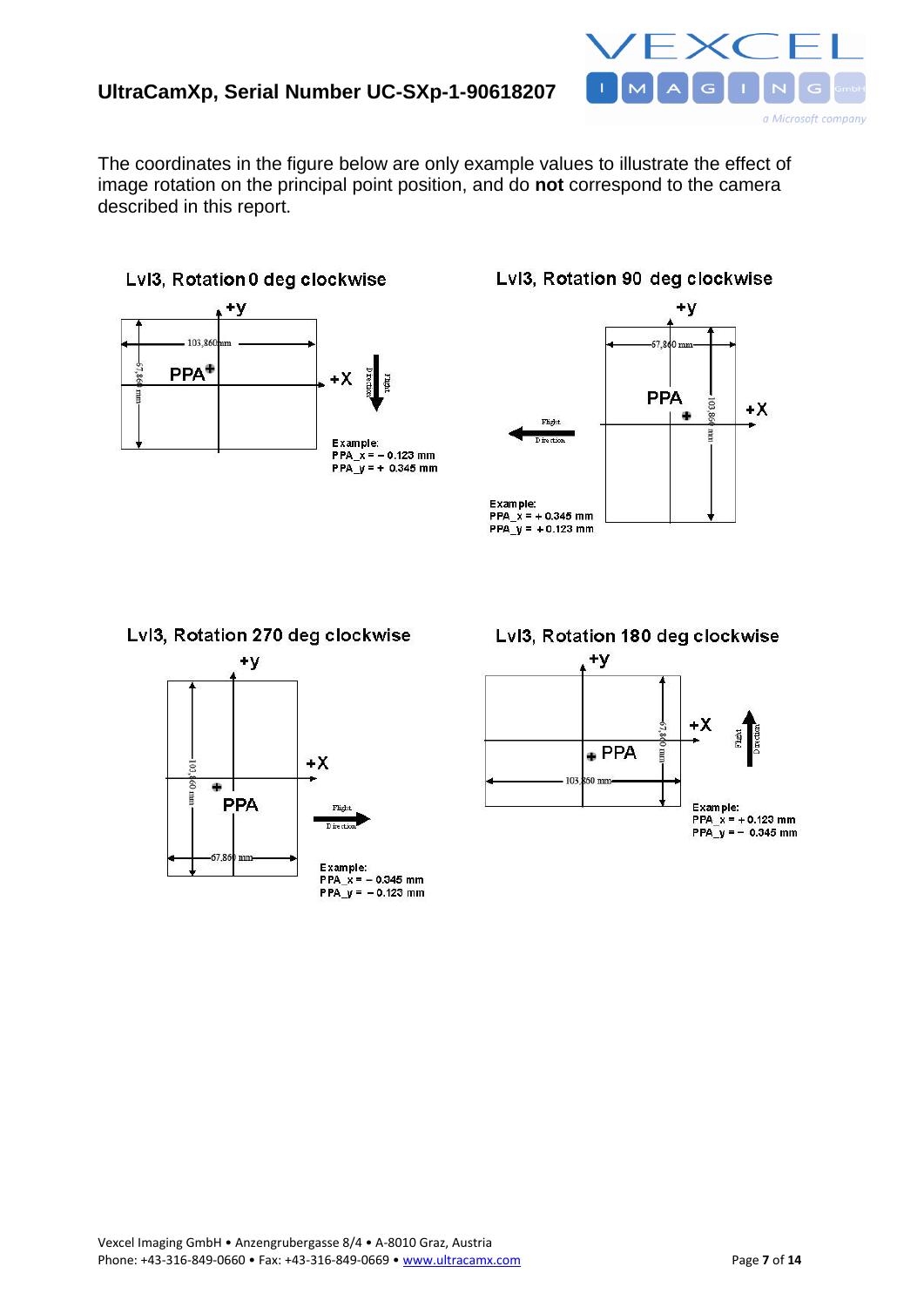

# **Lens Resolving Power**

The following curves show the development of the modulation transfer function across different image heights of the panchromatic cones. Please note that these values have been calculated and can vary up to 10% with optics from production (especially at high LP's).

The curves are given for the meridonial (tangential) and sagital (radial) component of signals at frequencies of 10, 20, 40 and 80 line pairs per millimeter.

As the MTF is a function of the specific aperture size used, one set of curves is given for each aperture size.



**Modulation versus Image Height - Aperture f / 5.6**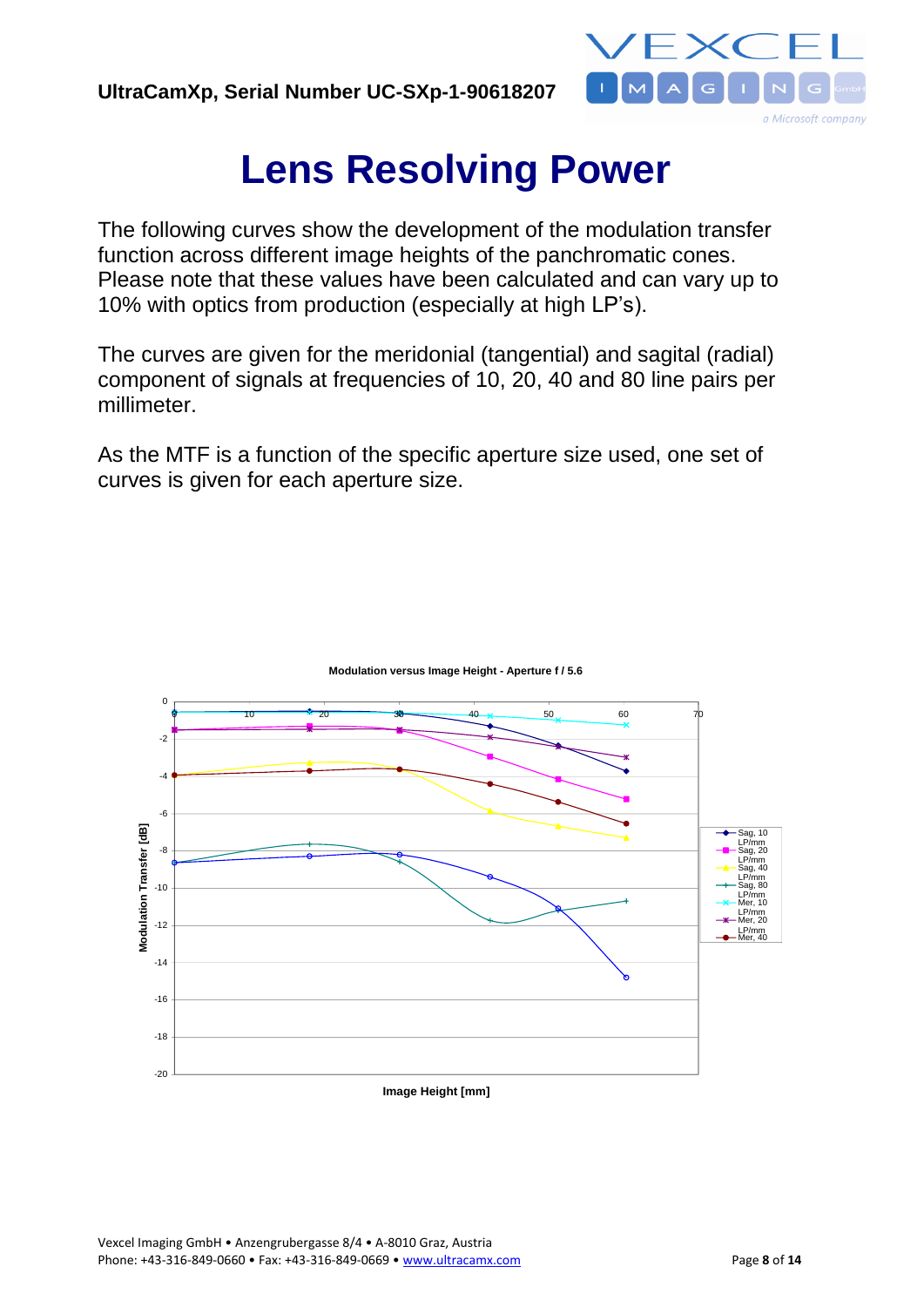





**Modulation versus Image Height - Aperture f / 11**

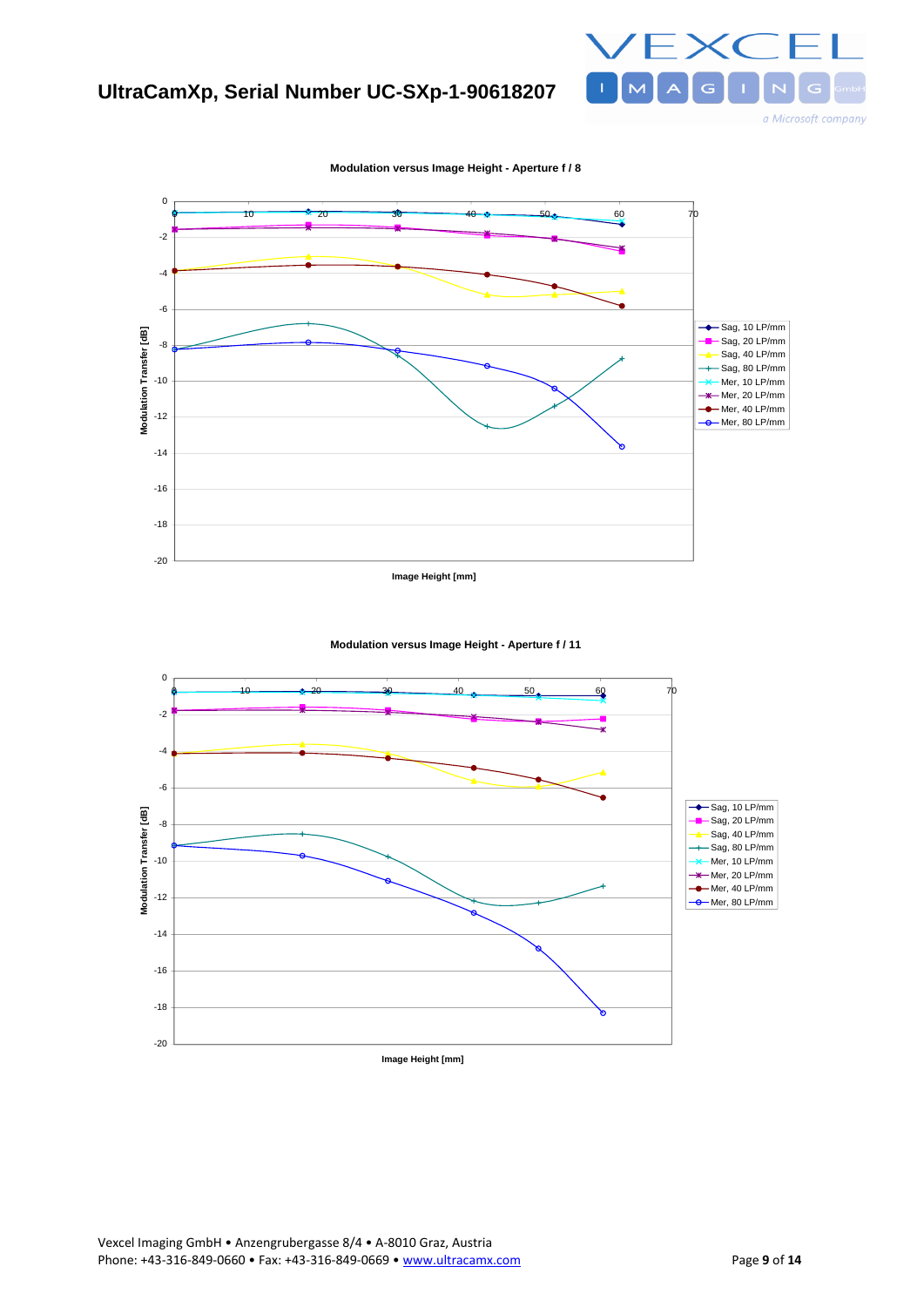## **UltraCamXp, Serial Number UC-SXp-1-90618207**





**Modulation versus Image Height - Aperture f / 16**



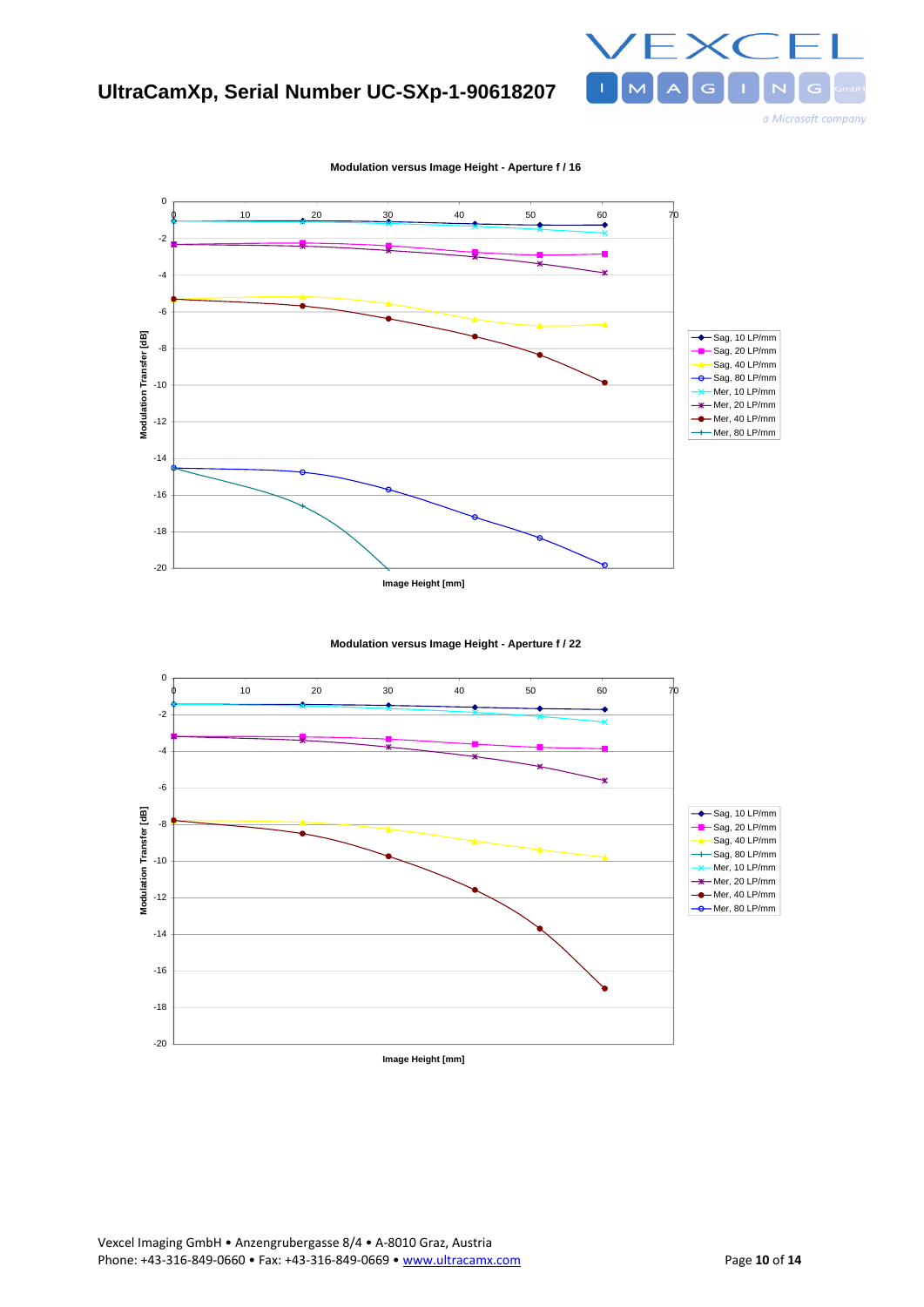

# **Spectral Sensitivity**



**Spectral Sensitivity Vexcel UCX - Panchromatic** with AR-106 Coating

#### Spektral Sensitivity Vexcel UCX - Multispectral with AR-106 Coating



Vexcel Imaging GmbH • Anzengrubergasse 8/4 • A-8010 Graz, Austria Phone: +43-316-849-0660 • Fax: +43-316-849-0669 • www.ultracamx.com Page 11 of 14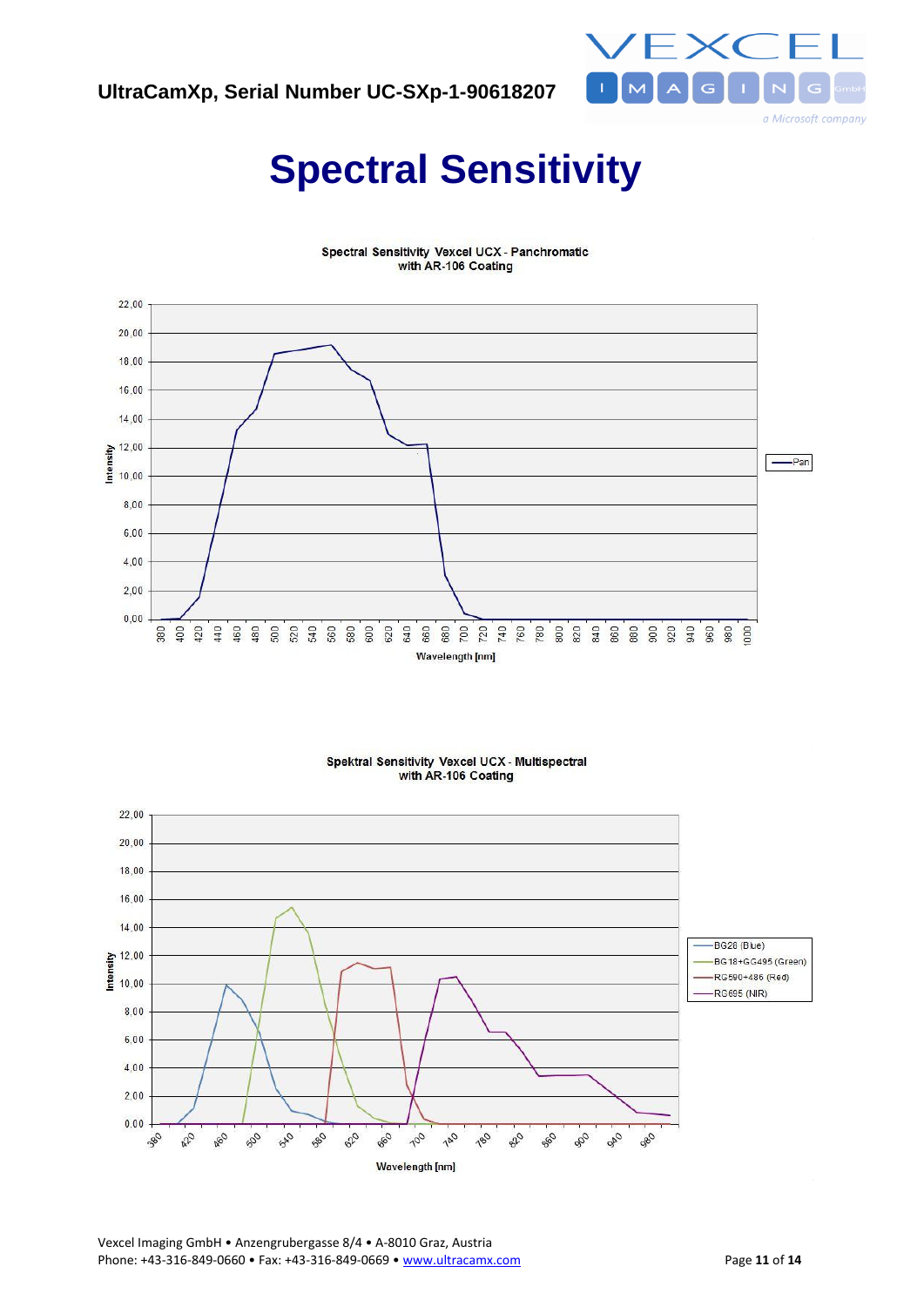**UltraCamXp, Serial Number UC-SXp-1-90618207**



# Calibration Report

# **Radiometric Calibration**



| Camera:                      | UltraCam Xp, S/N UC-SXp-1-90618207                  |                                                                 |  |
|------------------------------|-----------------------------------------------------|-----------------------------------------------------------------|--|
| <b>Manufacturer:</b>         | Vexcel Imaging GmbH, A-8010 Graz,<br><b>Austria</b> |                                                                 |  |
| <b>Panchromatic Camera:</b>  |                                                     | Apertures: f/5.6, f/8, f/11, f/16, f/22 (All Pan)               |  |
| <b>Multispectral Camera:</b> |                                                     | <b>Apertures: f/4, f/5.6, f/8, f/11, f/16</b> (Red, Green, NIR) |  |
|                              |                                                     | $f/2.8$ , $f/4$ , $f/5.6$ , $f/8$ , $f/11$ (Blue)               |  |

**Date of Calibration: Mar-05-2012 Date of Report: Mar-07-2012 Camera Revision: 3.0 Revision of Report: 3.0**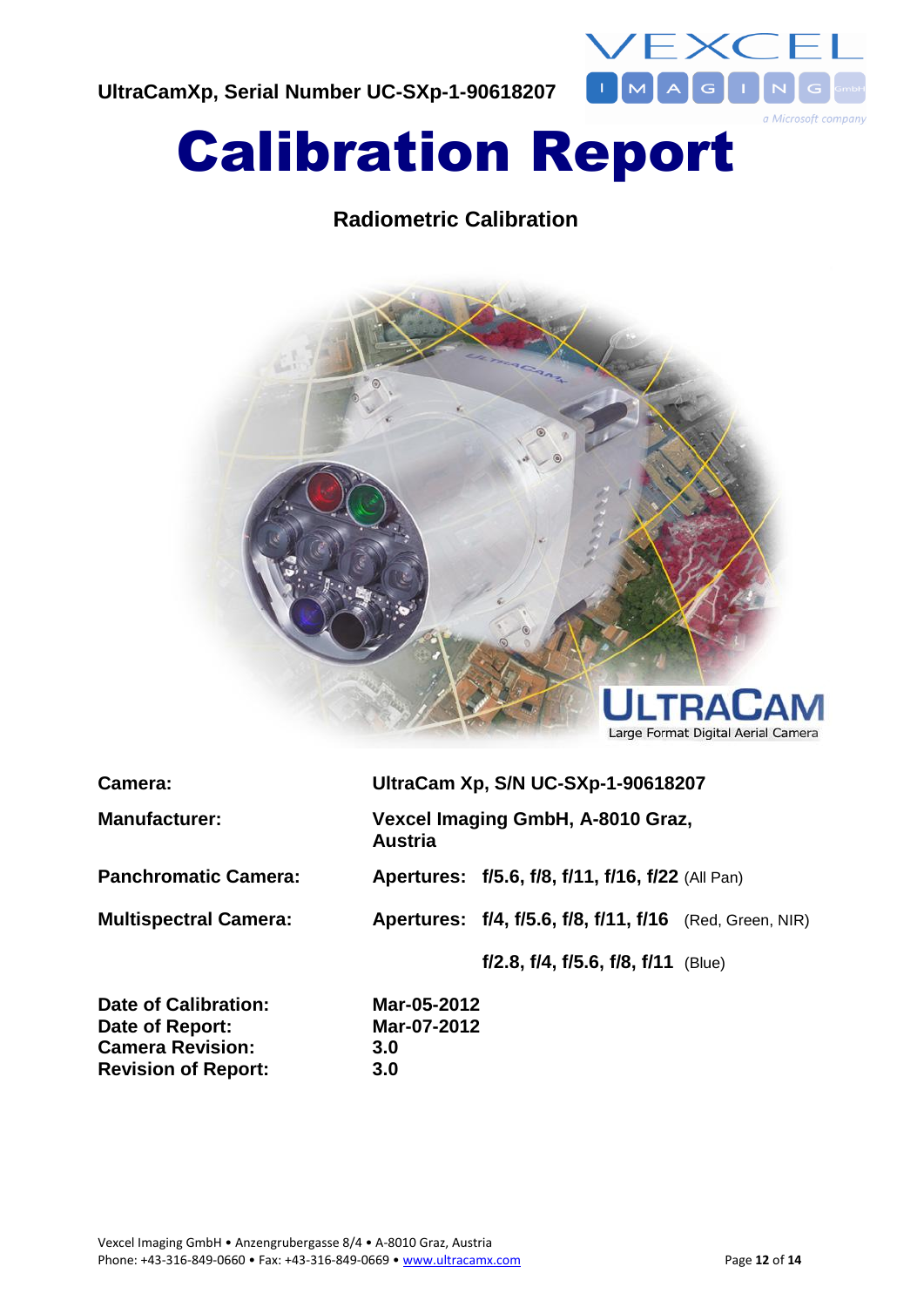

### **Explanations:**

Calibration Method:

The radiometric calibration is based on a series of 60 flat field images for each aperture size and sensor. The flat field is illuminated by eight normal light lamps with known spectral illumination curves.

These images are used to calculate the specific sensitivity of each pixel to compensate local as well as global variations in sensitivity. Sensitivity tables are calculated for each sensor and aperture setting, and applied during post processing from level 0 to level 1.

Outlier Pixels that do not have a linear behavior as described in the CCD specifications are marked as defective during the calibration procedure. These pixels are not used or only partially used during post processing and the information is restored by interpolation between the neighborhood pixels surrounding the defective pixels.

Certain pixels that are named Qmax pixels due to the fact that they can only store and transfer charge up to a certain maximum amount are detected in an additional calibration step. These pixels are treated differently during post processing, since their behavior can affect not only single pixel values but whole columns.